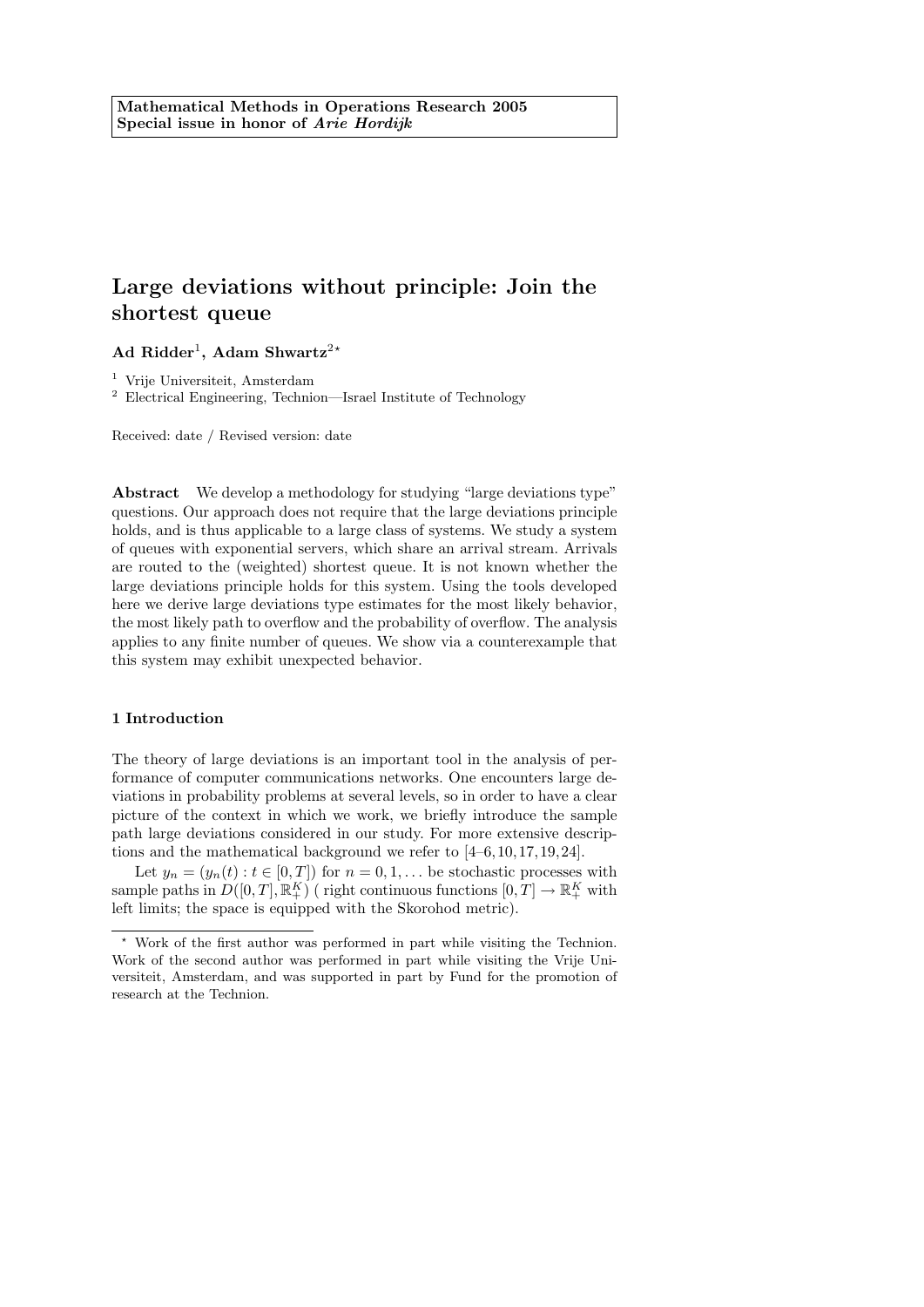**Definition 1** We say that the sequence  $\{y_n\}$  satisfies the large deviations principle (LDP) with rate function  $I(\cdot)$  if I is nonnegative, lower semicontinuous, and for all  $x \in \mathbb{R}_+^K$  and for all closed  $C \subset D([0, T], \mathbb{R}_+^K)$ :

$$
\limsup_{n \to \infty} \frac{1}{n} \log \mathbb{P}_x \left( y_n \in C \right) \leq - \inf_{\phi \in C : \phi(0) = x} I(\phi),
$$

and for all  $x \in \mathbb{R}_+^K$  and for all open  $G \subset D([0,T], \mathbb{R}_+^K)$ :

$$
\liminf_{n \to \infty} \frac{1}{n} \log \mathbb{P}_x \left( y_n \in G \right) \ge - \inf_{\phi \in G : \phi(0) = x} I(\phi).
$$

(The subscript x means conditioning on  $y_n(0)$  so that  $\lim_{n\to\infty} y_n(0) = x$ .) We call  $\ell$  the local rate function if for any absolutely continuous  $\phi$ ,

$$
I(\phi) = \int_{t_0}^{t_1} \ell(\phi(t), \dot{\phi}(t) dt),
$$
 (1)

and  $I(\phi) = \infty$  if  $\phi$  is not absolutely continuous.

Let  $\{X(t): t \geq 0\}$  be the Markov process describing the state of an exponential queueing model evolving in time, usually the number of jobs present at the various queues. Then one constructs a sequence of stochastic processes  $\{z_n\}$  by scaling time and space: the jump rates are speeded up by a factor of n whereas the jump sizes are diminished by a factor  $1/n$ , i.e.,  $z_n(t) = X(nt)/n$ . One studies these scaled queueing processes in the context of large deviations as introduced in definition 1. For instance for the simple  $M/M/1$ -queue, the LDP has been proved in [17, Section 11.4]. The rate function provides asymptotic or approximate expressions that can be used to develop algorithms and efficient simulation procedures for analysing and designing these systems. Therefore, much effort is devoted to the development of the theory of large deviations providing a useful expression for the rate function. However, this proves to be a difficult task in general. For example, the relatively broad study [5] does not cover queueing systems like the one we discuss here, while the general methods of identifying the rate function [1] do not cover any priority systems, and require checking rather complex hypotheses. At the other extreme, there are attempts to apply the theory to specific systems and questions. This is done by establishing first the validity of the large deviations principle for the specific system under investigation, and then calculating the probabilities of interest, see for example  $[2, 3, 8, 15, 23]$  and the applications in [17]. In other papers, the authors assume the large deviations principle to apply, and draw conclusions: see for example [11–13, 18]. For some cases, direct arguments allow to bypass the theory: see e.g. [20, 21] and the references in [9].

The queueing model of our interest is the "Join the shortest queue" (JSQ) system consisting of K queues each with a single exponential server. We allow for different rates at different servers. Arrivals from a single Poisson stream are routed to the "shortest weighted" queue, meaning the following.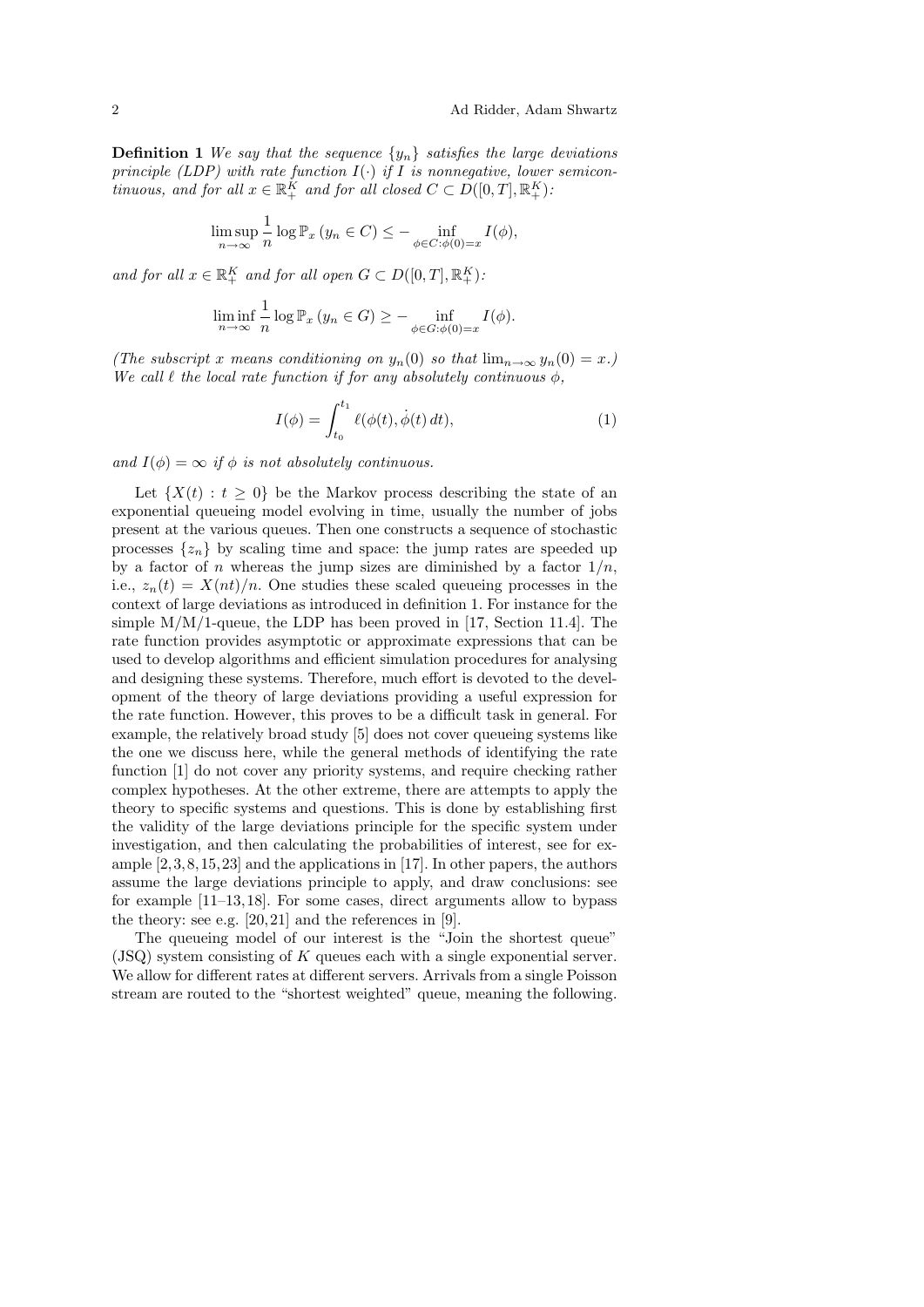A K-vector of positive weights  $(r_1, r_2, \ldots, r_K)$  is given and when the state is the K-vector  $x = (x_1, x_2, \ldots, x_K)$ ,  $x_i$  denoting the number of jobs present at queue  $i$ , an arrival is routed to the queue with the smallest value of  $x_i/r_i$ . The large deviations principle is not (yet) established for this simple queueing model because it does not fit in the framework mentioned above.

First we interpolate the scaled processes  $z_n$  between jump points and obtain (scaled) processes with continuous sample paths, because these are more convenient to work with. We do not distinguish between the piecewiseconstant jump process and the piecewise-linear version, since the two are exponentially equivalent [17]. A path  $\phi$  is a continuous function  $[0, T] \to \mathbb{R}^K_+$ . Define the open  $\varepsilon$ -ball around a path  $\phi$  to be the collection of paths

$$
B_{\varepsilon}(\phi) = \left\{ \psi : \sup_{0 \le t \le T} ||\psi(t) - \phi(t)||_1 < \varepsilon \right\}.
$$

Let  $x^0$  and  $x^T$  be two points in  $\mathbb{R}_+^K$  and  $\phi$  be a path with  $\phi(0) = x^0$ , and  $\phi(T) = x^T$ . We are concerned with the probability that  $z_n$  stays close to  $\phi$ , given that  $\lim_{n\to\infty} z_n(0) = x^0 = \phi(0)$ , denoted by  $\mathbb{P}_{x^0}(z_n \in B_{\varepsilon}(\phi))$ .

**Definition 2** We say that a path  $\phi$  is more likely than the path  $\psi$  if

$$
\lim_{\varepsilon \downarrow 0} \limsup_{n \to \infty} \frac{1}{n} \log \mathbb{P}_{x^0} \left( z_n \in B_{\varepsilon}(\psi) \right) \leq \lim_{\varepsilon \downarrow 0} \liminf_{n \to \infty} \frac{1}{n} \log \mathbb{P}_{x^0} \left( z_n \in B_{\varepsilon}(\phi) \right).
$$

We call  $\phi$  the optimal path from  $x^0$  to  $x^T$  if this holds for all  $\psi \neq \phi$ .

**Definition 3** We call  $I(\phi)$  the rate (or the cost) of path  $\phi$  if

$$
I(\phi) := -\lim_{\varepsilon \downarrow 0} \lim_{n \to \infty} \frac{1}{n} \log \mathbb{P}_{x^0} \left( z_n \in B_{\varepsilon}(\psi) \right). \tag{2}
$$

Events of practical interest may often be described in terms of sets of paths. For example,  $z_n(t)$  becomes large (i.e.  $|z_n(t)| \ge c$ ) if and only if the sample path  $z_n$  belongs to the set of paths with the same initial condition, and which satisfy  $|\phi(t)| \geq c$ . Thus our objective is to derive optimal (most likely) paths in the JSQ system for events of interest, show that their limits (2) exist, and compute their rates. Achieving this, we have established the asymptotic probability as well as most likely way an event occurs. Moreover, we have demonstrated that some basic techniques of large deviations can be useful even if it is not known whether the large deviations principle holds for the system of interest. Our major tools are coupling arguments, and large deviations for the Poisson process and the M/M/1 queue.

Previous work on the JSQ system—in relation to large deviations covers the two-dimensional system only. For the symmetric system (where service rates at the queues are equal and both weights equal 1), the analysis in [17, Chapter 15.10] establishes the large deviations principle. However their analysis cannot be generalized to JSQ systems of higher dimensions or with asymmetric servers. A variation of the JSQ system which has been subject of large deviations studies, has a dedicated arrival stream for each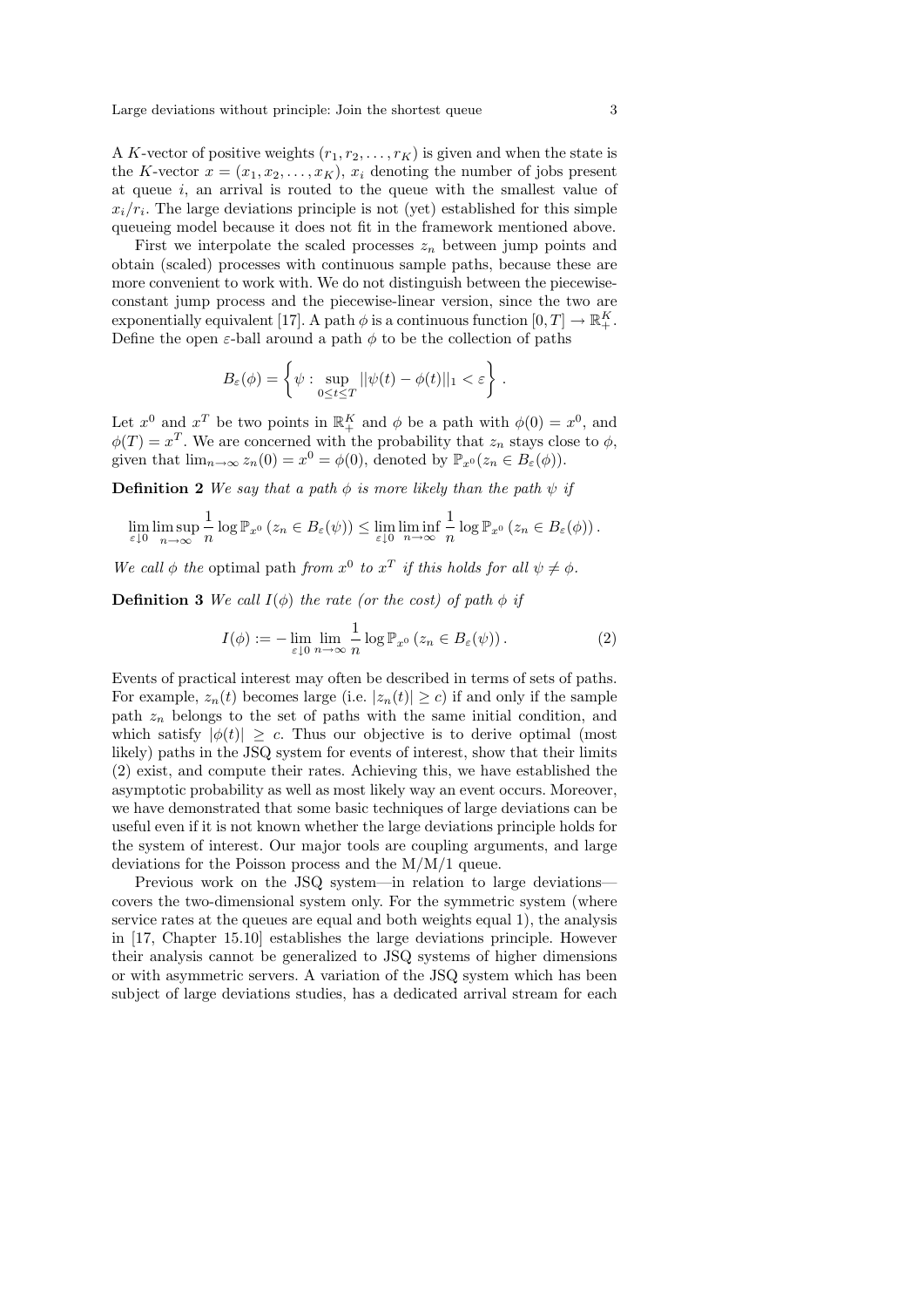queue (besides the single stream that is routed to the smallest queue). This variant is analyzed in [1], where the large deviations principle is established. The analysis of this variant system does not allow the dedicated arrivals to have zero rate, thus the results of [1] cannot be translated to our JSQ system. Also [22] studies this variant JSQ system and computes the optimal path to overflow using coupling arguments, whereas [7, 14] derives a more precise description of the distribution on the way to overflow.

We have organized the paper as follows. In Section 2 we give a formal description of the model. We then restrict our attention to the two-dimensional system, so as to expose the ideas in a relatively simple setting. In Section 3 we describe the most likely behavior of this system, starting at any point. The way overflow occurs and the cost rates of overflow paths are given in Section 4. We show that, starting with an empty system, overflow always occurs by following the "weighted diagonal" at constant speed, possibly lingering at 0 before starting the excursion. For this case, we give an exact expression for the rate function. However, even in the two-dimensional case we show that, if the starting point is not the empty state, then it is possible that overflow occurs by emptying one queue (but not the other!) and then proceeding towards the "weighted diagonal." We conclude in Section 5 with a description of the most likely behavior in any dimension, and comments on the overflow problem in higher dimensions.

# 2 The Join the Shortest Queue model

The two-dimensional Join the Shorter Queue (JSQ) system consists of two infinite queues, each with its own server. Service times are exponential, with parameter  $\mu_1$  and  $\mu_2$  respectively. The total service rate is  $\mu := \mu_1 + \mu_2$ . There are Poisson arrivals with rate  $\lambda$ . Let  $x_i$  denote the number of customers in queue i. An arrival is routed to one of the queues according to a control policy of the following type. The control is characterised by two positive numbers  $r_1, r_2$  such that whenever  $x_1/r_1 \leq x_2/r_2$ , the arriving customer is routed to queue 1, and otherwise to queue 2. To describe the control geometrically we imagine the line  $r \triangleq (r_1, r_2) \cdot \xi, \xi \in \mathbb{R}_+$ . When the state  $x = (x_1, x_2)$  of the system is on or above the line r, arrivals join queue 1, and when the state is below the line, arrivals join queue 2. Let us call this line the control diagonal, or simply the diagonal. In accordance with the traditional JSQ terminology we say that arrivals join the shorter queue, although they actually join the "shortest weighted" queue. Generalizing to more than two queues, service rates are  $\mu_i$ ,  $i = 1, \ldots, K$ , and the control is determined by the (strictly) positive numbers  $r_i$ ,  $i = 1, ..., K$ . If the vector of queue sizes is  $x = (x_1, \ldots, x_K)$  then an arrival is routed to the queue with the smallest value of  $x_i/r_i$ . We assume a fixed rule to break ties. We let  $i_x$  denote the queue to which an arrival will be sent, if the queue sizes are given by  $x$ . The particular choice is of no consequence to our analysis: we only assume that  $i_x = i_{\alpha x}$  for all  $\alpha > 0$ , that is, the choice depends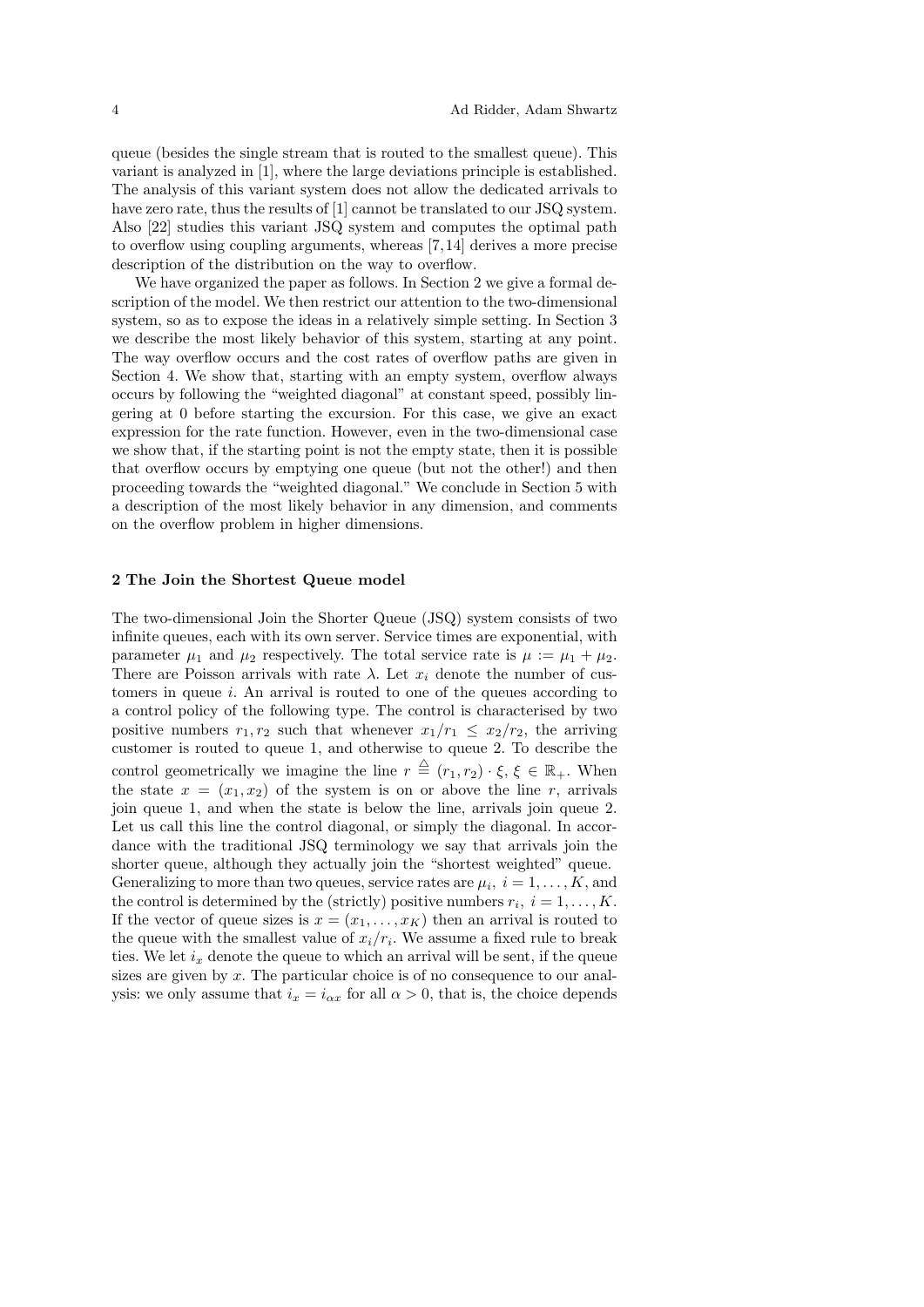

Fig. 1 Jump directions and rates in the JSQ system

only on the relative sizes of the queues. The case  $r_i = r_j$  corresponds to the traditional JSQ and then r is indeed the diagonal. Another special JSQ control is obtained by setting  $r_i = \mu_i$ : in this case the arriving customers join the queue with the smallest expected waiting time. Denote by  $e_i$  the unit vector in direction  $i = 1, \ldots, K$ , that is,  $e_1 = (1, 0, \ldots, 0)$  etc. We also denote  $e_{-i} = -e_i$ . Vectors are viewed as row vectors. We use the notation  $|x| = x_1 + \cdots + x_K.$ 

As introduced in Section 1 our scaled process is denoted by  $z_n$ ; this is the process where all jumps are of size  $1/n$ , and all rates are multiplied by n. As before,  $z_{1,n} = z_n \cdot e_1$  is the first coordinate of the process  $z_n$ . Abusing notation we denote points of the scaled process again by  $x$ . They lie in the positive K-dimensional orthant  $\mathbb{R}^K_+$ . In our analysis we couple this process to several other processes, which we now define. Fix a point  $x$  and recall that  $i_x$  denotes the queue to which an arrival will be routed. The local process  $z_n^l$  is obtained by routing all arrivals to queue  $i_x$ , regardless of changes in queue sizes. The *reduced process*  $z_n^r$  is a scaled one-dimensional M/M/1 process with arrival rate  $n\lambda$ , service rate  $n\mu = n\mu_1 + \cdots + n\mu_K$ , jumps of size  $1/n$  and starting point |x|. Note that the reduced process is stable (in the sense that it reaches 0 with probability one in finite expected time) if and only if  $\mu > \lambda$ . As we shall show, this is the stability condition for the JSQ system as well. Finally, the scaled *component process*  $z_n^c$  is the  $K+1$ -dimensional process where coordinate i is a (scaled) Poisson process with rate  $n\mu_i$ , the  $K+1$ st coordinate is a (scaled) Poisson process with rate  $n\lambda$  and all jumps are of size  $1/n$ . All four processes are coupled by using the same Poisson processes as the arrival and potential departure processes (potential meaning that when a jump occurs in the Poisson process while the associated queue is empty, no actual departure is triggered). Thus, every arrival entails a jump of size  $1/n$  in (a component of) all four processes, etc.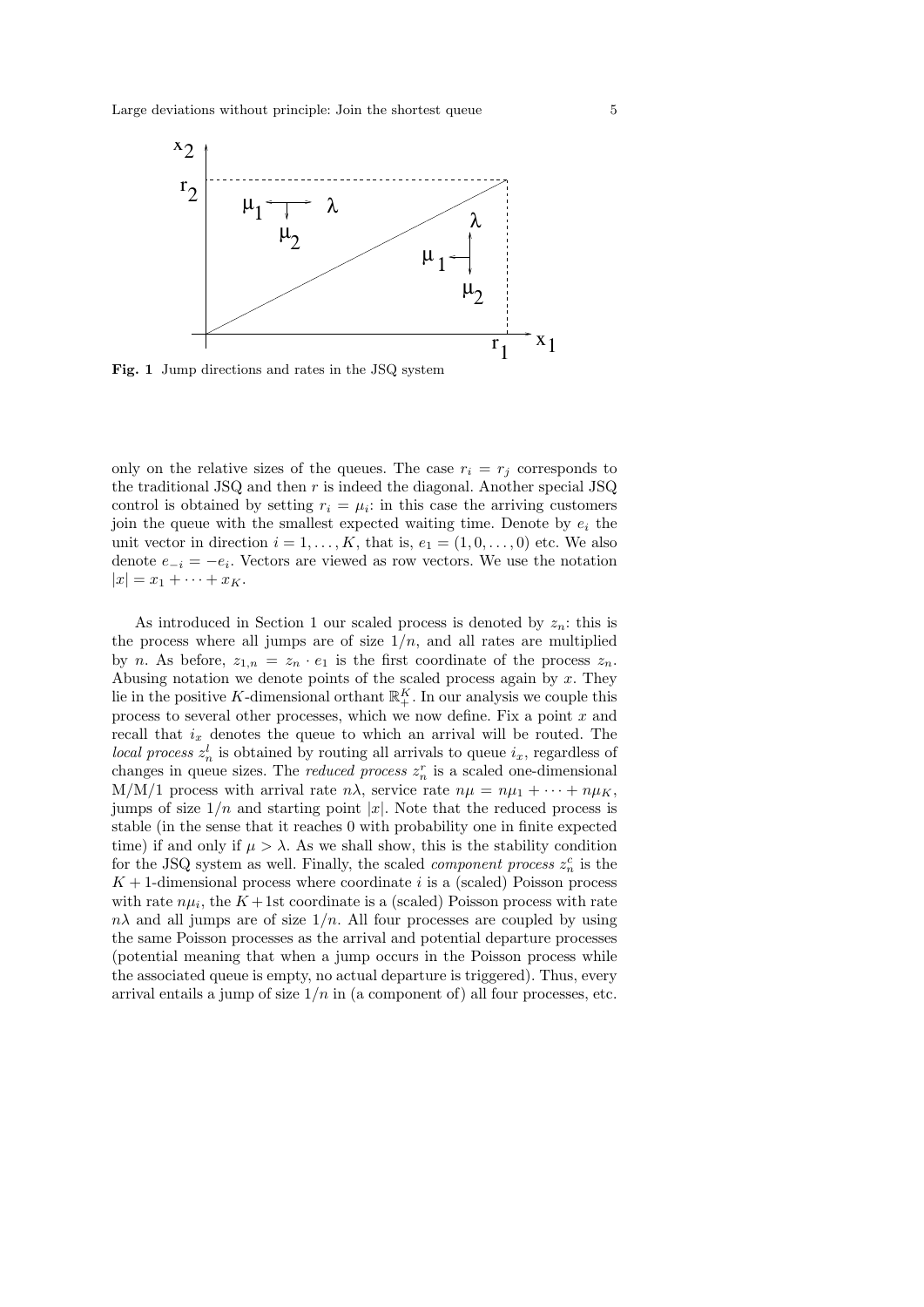# 3 Most likely behavior

In this section we describe the most likely behavior of the process that starts at a point x. We provide a detailed analysis of the two-dimensional system. The generalization to  $K$  dimensions is given in Section 5. The behavior described below is the path that the process follows, with probability nearly equal 1, in the sense of Kurtz's Theorem [17, Theorem 5.3].

**Definition 4** Fix  $T > 0$ . We call  $z_{\infty}$  the most likely behavior for a sequence  $z_n$  of processes over  $[0, T]$  if the following hold. Given  $\varepsilon$  small enough, there is a constant  $C_1 > 0$  and a function  $C_2(\varepsilon) > 0$  so that

$$
\mathbb{P}_x \left( \sup_{0 \le t \le T} |z_n(t) - z_\infty(t)| \ge \varepsilon \right) \le C_1 e^{-nC_2(\varepsilon)} \quad \text{all } n > 0. \tag{3}
$$

Note that the definition implies that, necessarily,  $z_{\infty}(0) = x$ .

# 3.1 Most likely behavior in dimension 2

If  $x_1 > 0$ ,  $x_2 > 0$  and x is not on the "diagonal," then at least locally one coordinate of the process is a Poisson process, and the other is the difference of two Poisson processes. Thus Kurtz's theorem applies [17], and we have

**Lemma 1** For x above r and off the boundary  $0 < x_1/r_1 < x_2/r_2$  define

$$
z_{\infty}(t) = x + (\lambda - \mu_1)e_1 \cdot t - \mu_2 e_2 \cdot t. \tag{4}
$$

Let  $T_x$  be the first time  $z_\infty(t)$  hits either the diagonal r or the vertical line  $(0, y)$ . Then the most likely path until time  $T_x$  is to follow  $z_{\infty}$ . Moreover,  $C_2$  is quadratic near  $\varepsilon = 0$ , i.e.,  $C_2 = O(\varepsilon^2)$  as  $\varepsilon \to 0$ . Finally, for any given  $\alpha > 0$ , the estimate (3) is uniform in  $\{x : T_x > \alpha\}$ . The analogous conclusion holds if  $x$  is below  $r$ .

The behavior depends both on the parameters and on the starting point. In general, if we start above r then, since arrivals all join queue 1,  $z_{2,\infty}$  can only decrease, so that  $T_x$  is finite. Hence, using elementary geometry we can establish all most likely paths with off-diagonal starting points. As an example, suppose that  $\mu_1 > \lambda$  and  $(\mu_2 - \lambda)/\mu_1 > r_2/r_1$ . Then the drifts above and below the diagonal are as plotted in Figure 2. So, when the starting point  $x$  is above  $r$  the most likely path moves down and closer to r; when x is below r the most likely path moves down and away from  $r$ .

Consider diagonal starting points  $x \neq 0$ . The most likely path depends on the drifts above and below the diagonal and these are given by the parameters. The drift may be towards the diagonal in one part, and away in the other, as in Figure 2, or towards the diagonal in both parts. There is no combination of parameters so that both drifts are away from the diagonal. The two feasible possibilities are dealt with in the next two Lemmas.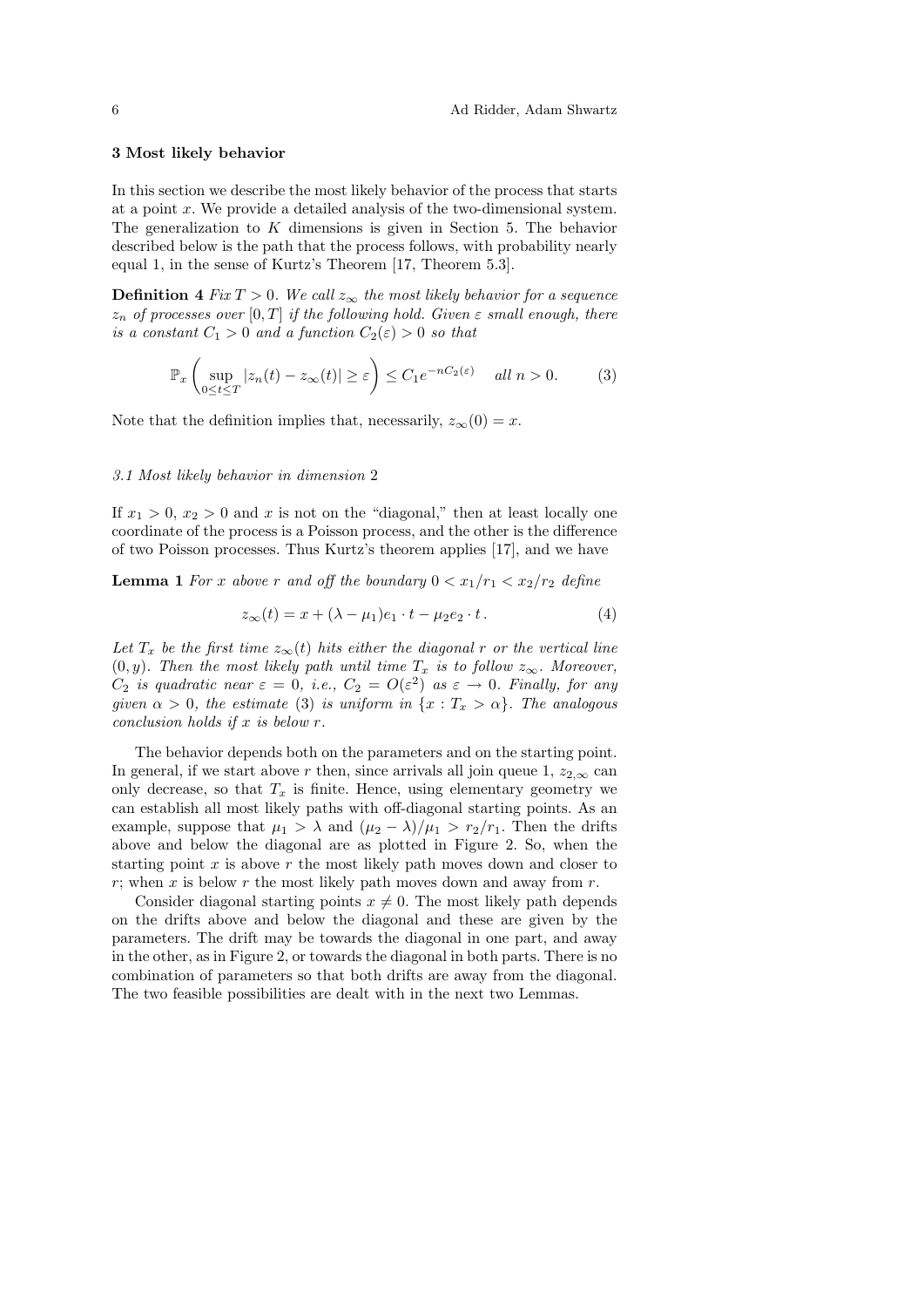

Fig. 2 Example of drifts

**Lemma 2** Suppose the starting point  $x \neq 0$  is on r and that the drift above the diagonal is towards and the drift below the diagonal is away from the diagonal (Figure 2). Let  $T_x \stackrel{\triangle}{=} x_2(\mu_2 - \lambda)^{-1}$  . Fix  $T < T_x$  and define

$$
z_{\infty}(t) = x - \mu_1 e_1 \cdot t + (\lambda - \mu_2)e_2 \cdot t.
$$

Then  $z_{\infty}$  is the most likely path until time T,  $C_2$  is quadratic near  $\varepsilon = 0$ and for any  $\alpha > 0$ , the estimate (3) is uniform in  $\{x : T_x > \alpha\}.$ 

*Proof.* Let  $z_n^l$  denote the local process where arrivals join queue 2. If we couple the two queueing systems (that is, drive them with the same arrival and departure processes) then, at least until one process hits the boundary,  $z_{1,n}(t) \geq z_{1,n}^l(t)$  and  $z_{2,n}(t) \leq z_{2,n}^l(t)$ . This holds since some arrivals to queue 2 for the process  $z_n^l$  are sent to queue 1 in the JSQ system (when above r). However,  $z_n^l$  satisfies the conditions of Kurtz's theorem and so (3) holds. This implies that the scaled JSQ process moves away from  $r$ . But once it does, its increments are exactly those of  $z_n^l$ , and another application of Kurtz's theorem establishes the Lemma. п

**Lemma 3** Suppose the starting point  $x \neq 0$  is on r and that both drifts are towards the diagonal. Let

$$
z_{\infty}^{r}(t) = x_1 + x_2 + (\lambda - \mu_1 - \mu_2) \cdot t.
$$

If the system is stable, define  $T_x$  as the first time  $z^r_\infty(t) = 0$ . Otherwise, choose an arbitrary finite  $T_x$ . Fix  $T < T_x$  and define  $z_{\infty}$  through

$$
z_{2,\infty}(t)/r_2 = z_{1,\infty}(t)/r_1 \quad and \quad z_{1,\infty}(t) + z_{2,\infty}(t) = z_{\infty}^r(t). \tag{5}
$$

Then the most likely path until time T is  $z_{\infty}$ . Moreover,  $C_2$  is quadratic near  $\varepsilon = 0$ . Finally, for any  $\alpha > 0$ , the estimate (3) is uniform in  $\{x : T_x > \alpha\}$ .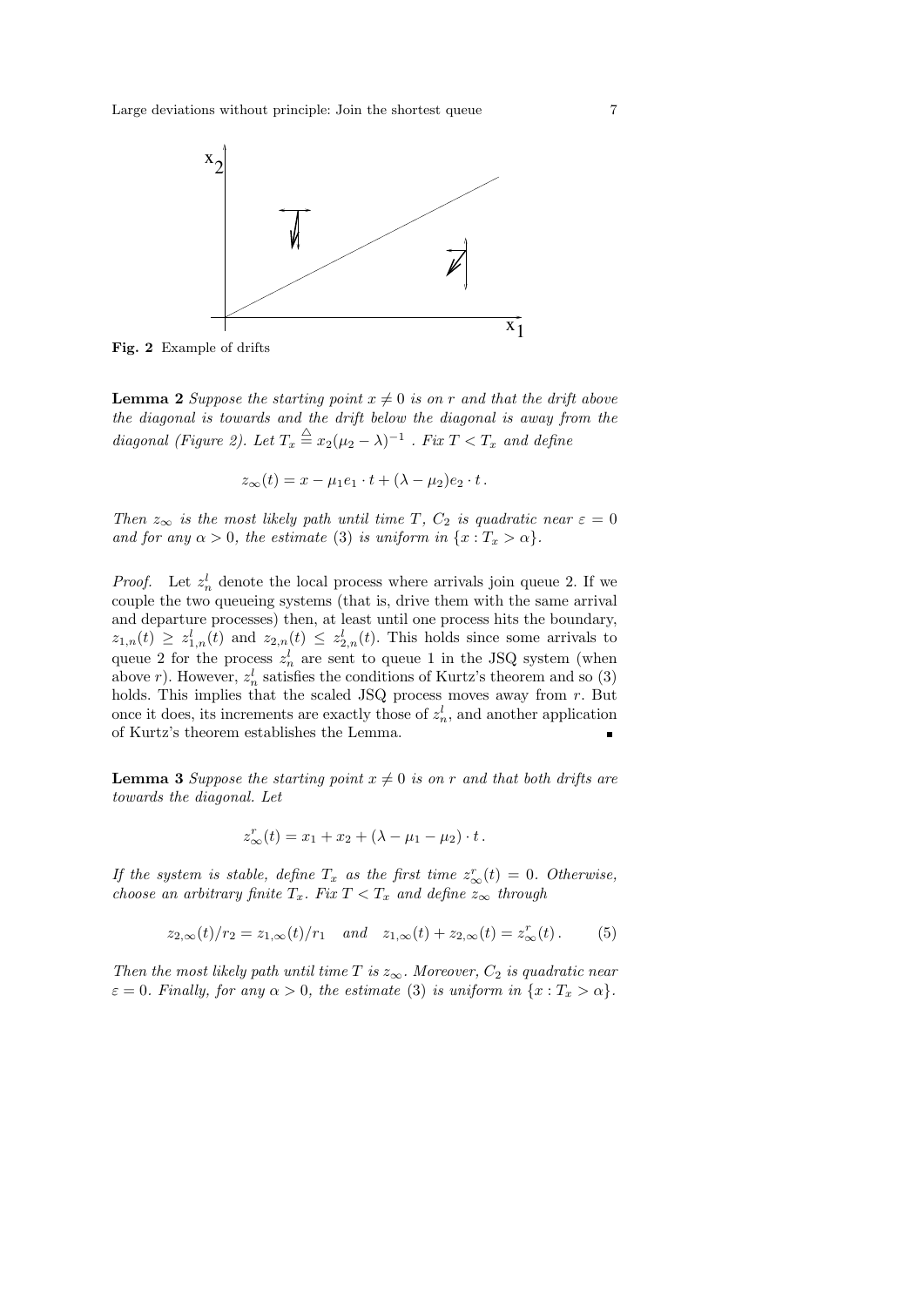Proof. The proof uses standard ideas which will be elaborated for the large deviations calculation, and so will only be described briefly here. First note that the two conditions in (5) define a unique path. By coupling the JSQ process with the reduced process we immediately have that the second condition must hold: that is, in the sense of Kurtz's theorem, the scaled process must satisfy this condition. Consider now an initial short period of time. Since the component process satisfies the conditions of Kurtz's theorem, we know that the process (with high probability) cannot move far. If it stays near  $r$ , we repeat the argument, to show that it stays near  $r$ until  $T$ . Once it moves away from  $r$ , it will be driven towards the diagonal as we have established earlier. Thus the process stays near  $r$  until  $T$  (in the sense of Kurtz theorem). Thus the first condition of (5) holds as well.

The boundary starting points remain. The following two Lemmas deal with it, first the  $x \neq 0$  case.

**Lemma 4** Suppose  $x_1 = 0$  and  $x_2 > 0$ . (i) If  $\mu_1 \geq \lambda$  then (3) holds with  $z_{\infty}(t) = x - \mu_2 e_2 \cdot t$  for  $T < T_x = \frac{x_2}{\mu_2}$ . (ii) If  $\mu_1 < \lambda$  then (3) holds where  $z_{\infty}(t)$  is given by (4), until  $z_{\infty}$  meets r.

The proof couples the JSQ process and the local process: see our report [16]. Note that we have now estalished our stability claim: the JSQ system is stable if  $\mu_1 + \mu_2 > \lambda$ .

**Lemma 5** Suppose  $x = 0$ . If the JSQ is stable than the most likely behavior is to stay near 0. If it is unstable, than the most likely behavior is to follow r, so that  $z_{1,\infty}(t) + z_{2,\infty}(t) = (\lambda - \mu_1 - \mu_2) \cdot t$ .

Proof. If the JSQ is stable then whenever it moves away from 0, the previous results show that it must move towards 0.

In the unstable case, the reduced system follows a straight line away from 0 with speed at least  $\lambda - \mu_1 - \mu_2 > 0$ . This is the speed if we are away from the boundaries. But as soon as we move away from 0, our previous results imply that the process moves towards  $r$ , and so away from the boundaries. Therefore the process moves along r with speed  $\lambda - \mu_1 - \mu_2$ .

# 4 Most likely path to overflow: dimension 2

We return to our objectives stated in Section 1: finding optimal paths and their rates. We shall consider only optimal paths to overflow—to be defined shortly—since these are the most interesting ones. We provide an explicit formula for the case that the system starts empty. Let  $C = nc$ be some high level for queue sizes. Buffer overflow occurs when the system reaches any state where one or both queues exceed the high level:  $\{(x_1, x_2) : x_1 \geq nc \text{ or } x_2 \geq nc\}$ . Unless we start very close to the set of overflow states, this set is hit at the unique system state  $x = (r_1, r_2)n\beta$ where the diagonal crosses the boundary of the overflow set. For example,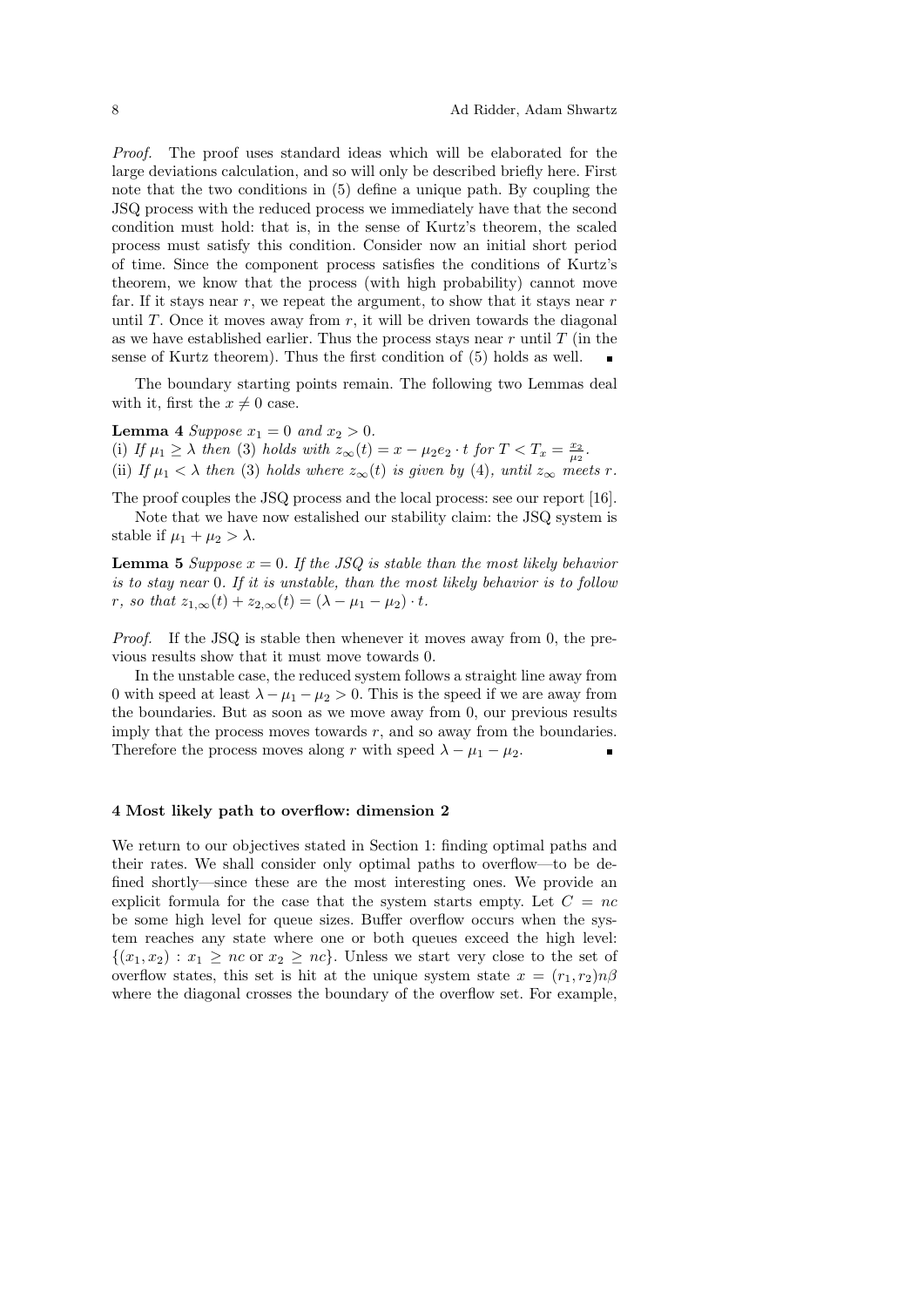if  $r_1 > r_2$  then  $\beta = c/r_1$ . In this section we assume explicitly that the JSQ system is stable, for otherwise the event of reaching overflow is not rare, and the most likely behavior brings the process to the mentioned overflow state (with probability equal nearly 1, as demonstrated in the previous section). Finally notice that  $(r_1, r_2)\beta$  is the overflow point for the scaled process. Summarizing, our objective is to analyse limiting properties of  $\mathbb{P}_{x^0}$   $(z_n \in B_\varepsilon(\phi))$ for paths with  $\phi(0) = x^0$  and  $\phi(T) = (r_1, r_2)\beta$ .

Our first observation is that the first queue cannot grow below the diagonal and the second queue cannot grow above the diagonal, the only way to reach the overflow point  $(r_1, r_2)\beta$  is by reaching the diagonal and then following it in an upward direction (both coordinates increase). A path or a piece of path where both coordinates increase (strictly!) is called increasing. We can split our search of optimal path into two:

- Given a starting point  $x^0$  and a time T, how is the diagonal reached?
- Given a starting point on the diagonal and a time  $T$ , what is the optimal path that increases along the diagonal?

We deal with the second question: it will be clear that the same methods apply to the first. So, consider paths which start on the diagonal,  $r^0 :=$  $(r_1, r_2)$ α for some  $0 < \alpha < \beta$ , increase along the diagonal, and end at the overflow point  $r^T := (r_1, r_2)\beta$  at time T. Notice that we restrict—for the moment—the starting point to avoid the point 0. The reason is that if the process stays near the diagonal starting at  $r^0$ , both servers are kept busy. This makes it easier to treat the process. The speed of increase during the time period  $[0, T]$  is allowed to be any positive function, but we claim that paths with constant speed are the most likely.

**Lemma 6** Let  $\psi$  be a path from  $r^0$  to  $r^T$ , increasing along the diagonal. Let

$$
\phi(t) := r^0 + (r_1, r_2)(\beta - \alpha)t/T, \quad 0 \le t \le T.
$$

Then  $\phi$  is more likely than  $\psi$ .

*Proof.* Recall  $|x| := x_1 + x_2$ . We show that the probability for the JSQ process to stay near  $\phi$  is (asymptoticaly) the same as the probability for the reduced process to stay near  $|\phi|$  and, in addition, it is larger than the probability to stay near any other path  $\psi$  that stays on the diagonal.

Recall that the coupled reduced process  $z_n^r$  is an M/M/1 queue with arrival rate  $\lambda$  and service rate  $\mu = \mu_1 + \mu_2$ , and recall that M/M/1 process satisfies the LDP [17, Section 11.4]. Paths with constant speed in a onedimensional process are said to be straight lines. For  $\varepsilon < \min\{r_1^0, r_2^0\}$ , since  $\psi$  is increasing and  $|\psi(0)| = |r^0| \neq 0$ , we have that  $|\psi(t)| \geq \varepsilon > 0$  and

$$
\{z_n \in B_{\varepsilon}(\psi)\} \subset \{z_n^r \in B_{\varepsilon}(|\psi|)\} \subset \{z_n^r > 0\} .
$$
 (6)

The inclusions (6) hold since if the JSQ process stays near  $\psi$  then the coupled reduced process satisfies these conditions. However, for the reduced process we have an LDP with a convex local rate function inducing that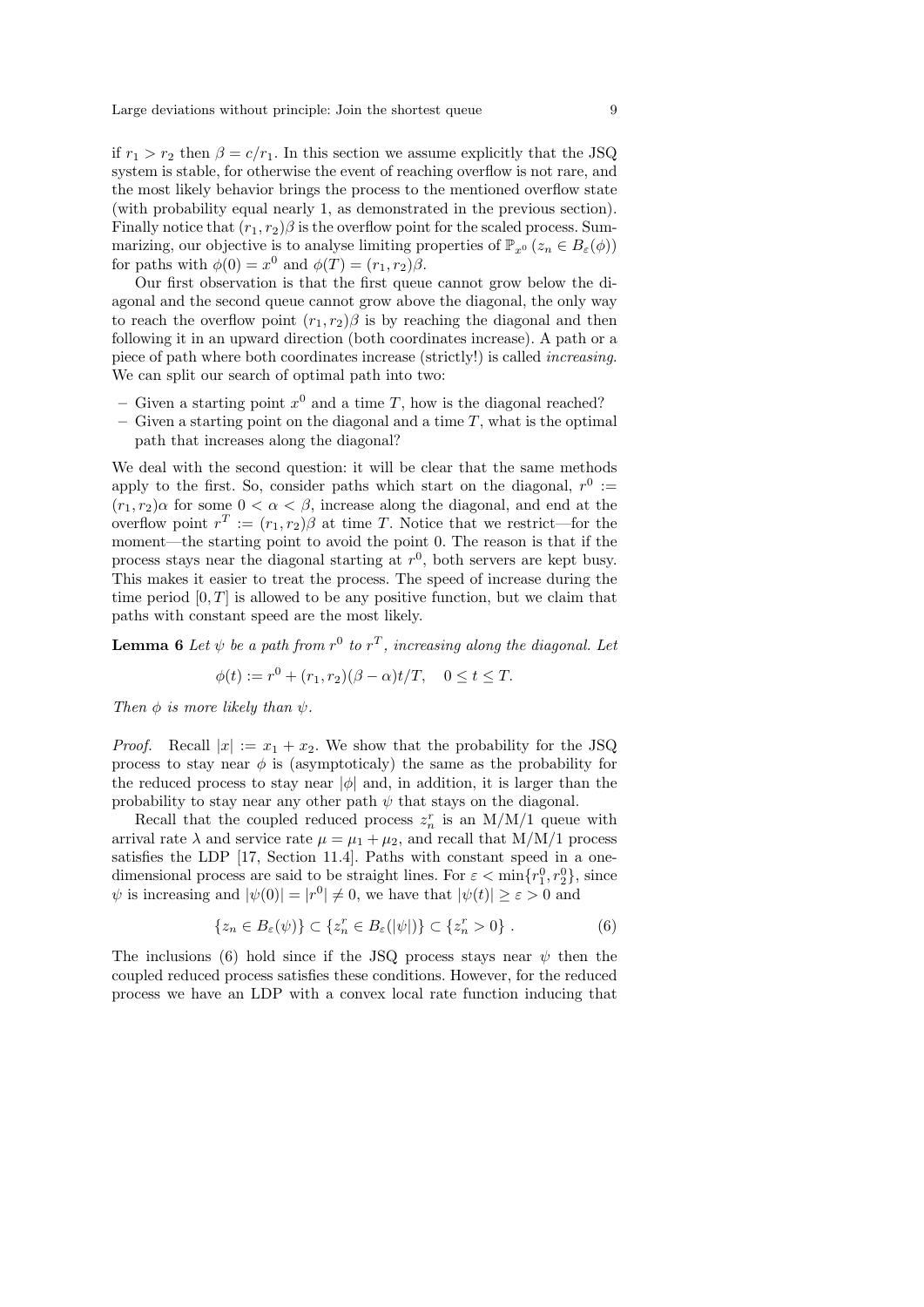straight lines are more likely than other increasing paths [17, Lemma 5.16]. Here there is only one straight line from  $|r^0|$  to  $|r^T|$ , viz.  $|\phi|$ . Hence, we have

$$
\lim_{\varepsilon \downarrow 0} \lim_{n \to \infty} \frac{1}{n} \log \mathbb{P}_{r^0} \left( z_n \in B_{\varepsilon}(\psi) \right)
$$
\n
$$
\leq \lim_{\varepsilon \downarrow 0} \limsup_{n \to \infty} \frac{1}{n} \log \mathbb{P}_{|r^0|} \left( z_n^r \in B_{\varepsilon}(|\psi|) \right)
$$
\n
$$
\leq \lim_{\varepsilon \downarrow 0} \limsup_{n \to \infty} \frac{1}{n} \log \mathbb{P}_{|r^0|} \left( z_n^r \in B_{\varepsilon}(|\phi|) \right)
$$
\n
$$
= \lim_{\varepsilon \downarrow 0} \liminf_{n \to \infty} \frac{1}{n} \log \mathbb{P}_{|r^0|} \left( z_n^r \in B_{\varepsilon}(|\phi|) \right). \tag{7}
$$

The last equality follows again from the LDP for the  $M/M/1$  process.

We now claim that, in fact, both departure processes as well as the arrival process are nearly straight lines. This follows from [17, Lemma 7.25] as follows. Consider the augmented M/M/1 queue where we look at a 4 dimensional process, consisting of the 3 independent Poisson processes of the component process  $z^c$ , and the M/M/1 process whose arrival process is the Poisson  $\lambda$  process, and whose service process consists of (the superposition of) the other two independent processes. This M/M/1 process has exactly the desired distribution, and by [17, Lemma 7.25], each of the coordinate processes follows a straight line (note that in our case, the rates and hence  $\ell$ in [17, Eq. 7.25] do not depend on x, and r is linear so that y there is fixed, so that  $\theta(s)$  and  $\lambda_j(r(s))$  do not depend on s, and so  $wr^i$  there is a straight line). But if arrivals and departures follow a straight line, and the M/M/1 queue follows  $|\phi|$ , then by the definition of the JSQ, it follows  $\phi$ . Therefore, we have for all  $\varepsilon > 0$ 

$$
\liminf_{n \to \infty} \frac{1}{n} \log \mathbb{P}_{|r^0|} \left( z_n^r \in B_\varepsilon(|\phi|) \right) \leq \liminf_{n \to \infty} \frac{1}{n} \log \mathbb{P}_{r^0} \left( z_n \in B_\varepsilon(\phi) \right). \tag{8}
$$

Take  $\varepsilon \downarrow 0$  in (8) and use (7) to conclude that  $\phi$  is more likely than  $\psi$ .

We now extend Lemma 6 to include the starting point 0.

**Lemma 7** Let  $r^0 = (0,0), r^T = (r_1, r_2)\beta$ . Define the constant speed path  $\phi(t) := (r_1, r_2)\beta t/T$ ,  $0 \le t \le T$ . Let  $\psi$  be another path on [0, T] from 0 to  $r^T$ , increasing strictly along the diagonal. Then  $\phi$  is more likely than  $\psi$ .

Proof. The difficulty here is that if one of the queues is empty but the other is not, then  $z_n$  does not behave like  $z_n^r$ . Let  $t(\varepsilon)$  be the first time that  $\psi_i(t) > \varepsilon$  for all i. Then after  $t(\varepsilon)$ , if  $z_n$  is in  $B_{\varepsilon}(\psi)$  then none of the queues empties again. So let  $\phi_{\varepsilon}$  be the direct path from  $\psi(t(\varepsilon))$  to  $r^T$ . We can now repeat the arguments of Lemma 6, with two minor changes. First, here the starting point of  $z^r(t(\varepsilon))$  is  $|\psi(t(\varepsilon))|$  which is not necessarily equal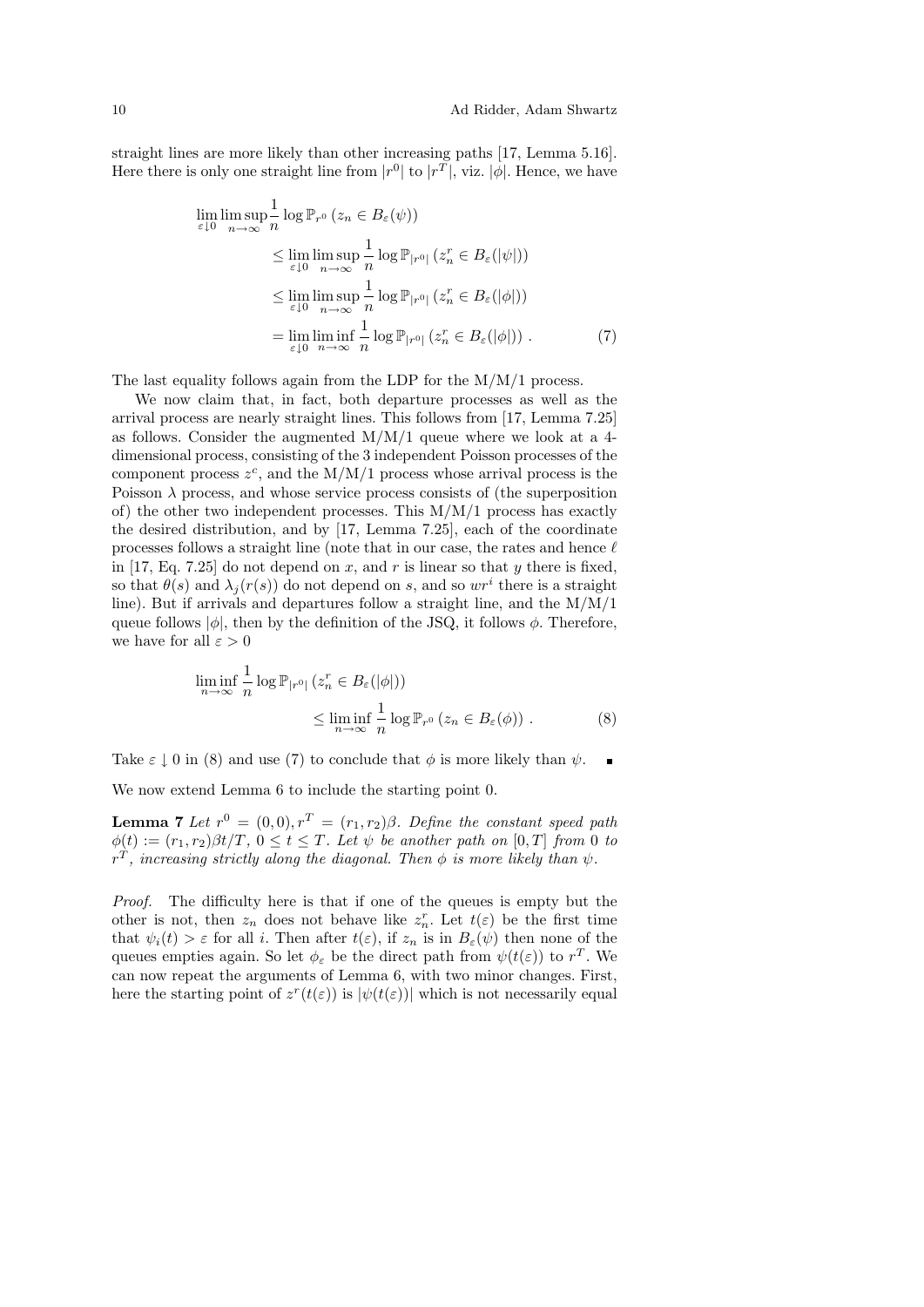to  $|z_n(t(\varepsilon))|$ : however their distance for the paths of  $z_n$  that stay in  $B_\varepsilon(\psi)$ is at most  $\varepsilon$ . As  $\varepsilon \to 0$ , this does not change the proof. Finally,

$$
\mathbb{P}_0(z_n \in B_{\varepsilon}(\psi)) \leq \mathbb{P}_0(z_n \in B_{\varepsilon}(\psi), t \geq t(\varepsilon))
$$
  

$$
\leq \mathbb{P}_0(z_n^r \in B_{\varepsilon}(|\phi|), t \geq t(\varepsilon))
$$

so that the argument of (7) applies once we note that

$$
|\mathbb{P}_0(z_n^r \in B_\varepsilon(|\phi|)) - \mathbb{P}_0(z_n^r \in B_\varepsilon(|\phi|))
$$
 for  $t \ge t(\varepsilon)) \le e^{-\eta(\varepsilon)n}$ 

where  $\eta(\varepsilon) \to 0$  as  $\varepsilon \downarrow 0$ . With these changes the previous proof applies. Remark The fact that paths with constant speed are most likely among

all increasing paths along the diagonal also holds for decreasing paths.

Lemma 7 compares  $\phi$  only to other strictly increasing paths. We show below that for large T the most likely path stays near 0 and then follows  $\phi$ . We call a straight line path with constant speed a *direct path*. From the two preceding Lemmas we deduce

**Corollary 1** For a direct path  $\phi$  increasing along the diagonal, the limit (2) exists. Let T be the duration of the path  $\phi$ , and  $\ell(\cdot)$  the local rate function of the (non empty)  $M(\lambda)/M(\mu)/1$  queue [17, Equation (7.17)]. Then

$$
I(\phi) = J(T; |\phi(T) - \phi(0)|) := T\ell(|\phi(T) - \phi(0)|/T), \tag{9}
$$

where I is given in (1) and J is strictly convex in T. If  $\phi$  is decreasing than the result holds with a minus sign for  $|\phi(T) - \phi(0)|$  in (9).

Proof. That the limit exists follows directly from the proof of Lemma 6 (and of Lemma 7 in case the starting point is 0), particularly by inequalities (7) and (8). Also these inequalities say that the limit equals the Large Deviations cost rate going from  $|\phi(0)|$  to  $|\phi(T)|$  in T time units by the  $M(\lambda)/M(\mu)/1$  queue. The cost function is as stated in (9). Convexity follows by differentiation since  $\ell$  is strictly convex.

Remark A similar result (limit exists and exact expression) holds for any direct path  $\phi$  which does not cross the diagonal, for the following reason. Consider a (vector) process where the coordinates are statistically independent. Suppose an equation of the type (2) holds for each coordinate seperately, with rate  $I_i(\phi_i)$  for the ith coordinate. Then it is easy to show that (2) also holds for the full process, and  $I(\phi) = \sum I_i(\phi_i)$ . More explicitly,

$$
\{z_{1,n} \in B_{\varepsilon/2}(\phi_1) \text{and } z_{2,n} \in B_{\varepsilon/2}(\phi_2) \} \subset \{z_n \in B_{\varepsilon}(\phi) \}
$$
  

$$
\subset \{z_{1,n} \in B_{\varepsilon}(\phi_1) \text{ and } z_{2,n} \in B_{\varepsilon}(\phi_2) \}
$$

so that the desired limit exists, and the rate functions add. Now a direct path that does not cross the diagonal is of one of the following types.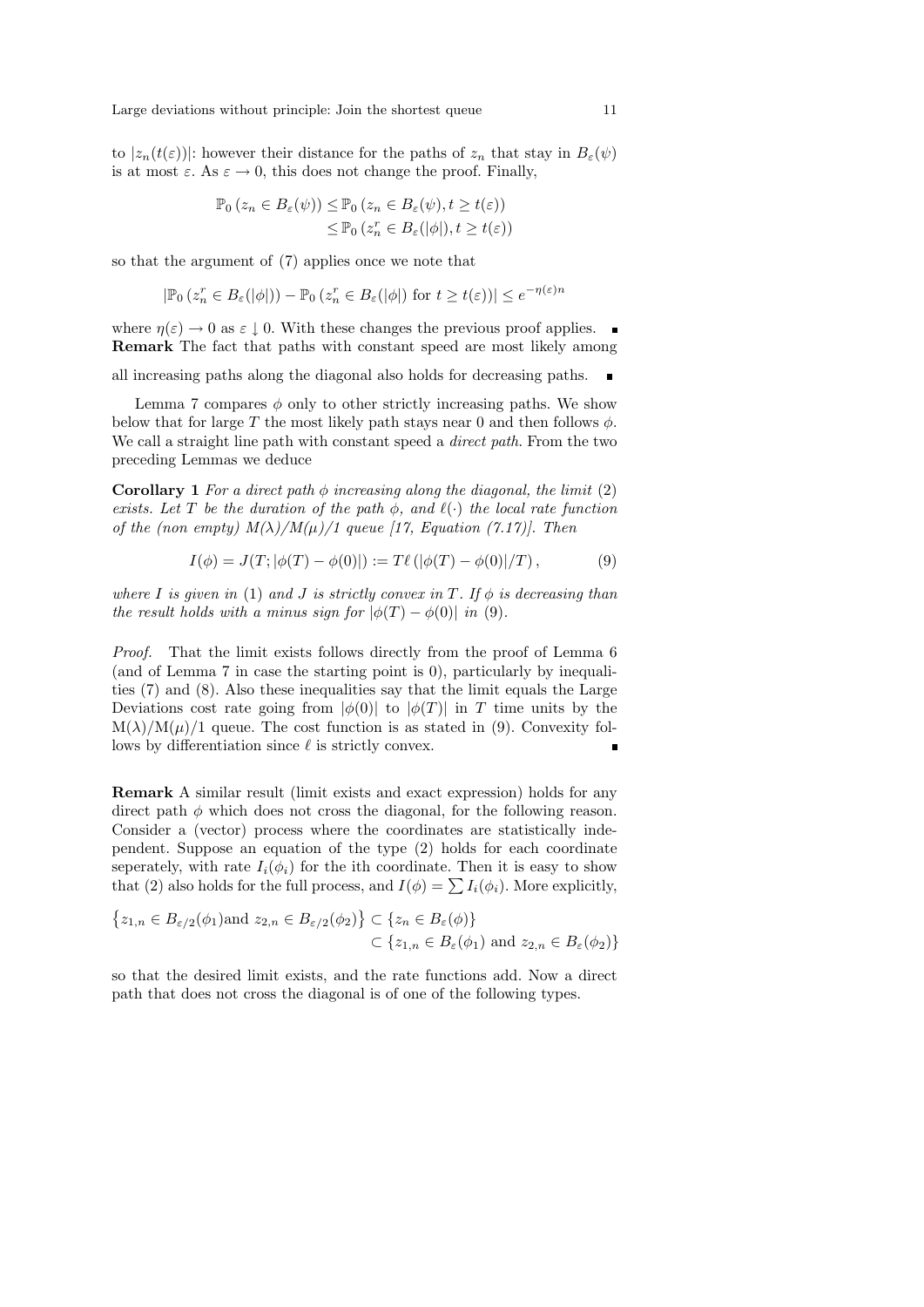- Except possibly for the starting and/or ending point, the path lies entirely in one of the two interiors of the JSQ, i.e., either below or above the diagonal, and away from the boundaries. In these areas the system is equivalent to the local process, for which one coordinate is a Poisson process and the other an independent  $M/M/1$  queue, so that we have an LDP (end points are easily dealt with in case they lie on a boundary, cf. proof of Lemma 7). - The path goes along one of the boundaries. Here again the process is equivalent to the local process, comprising of a Poisson and an independent M/M/1 queue. Since the LDP holds for each of the independent coordinates, it also holds for the process, and the rate function is simply the sum of the two rates, one for each coordinate.

Remark We have not yet settled the optimal paths! Lemmas 6 and 7 say only that direct paths along the diagonal are the most likely increasing paths. The optimal path may decrease from the start until some time epoch and then increase. This was our first question earlier in this section.

First we consider paths starting at 0. When the time to overflow  $T$  is large enough, the optimal path remains at 0 and then moves straight with constant speed  $\mu_1 + \mu_2 - \lambda$  to the overflow point. This is due to the wellknown fact that this is the most likely path to overflow in an  $M/M/1$  queue with arrival rate  $\lambda$  and service rate  $\mu_1 + \mu_2$ —which is our reduced process. Otherwise, it leaves 0 immediately and moves with constant speed.

**Theorem 1** Let  $T_0^* := |r^T|(\mu_1 + \mu_2 - \lambda)^{-1}$ . The most likely way for the stable JSQ to reach the overflow point  $r^T = (r_1, r_2) \beta$  starting at 0, is: (i) If  $T \leq T_0^*$  then the optimal path is the direct path between 0 and  $r^T$ , i.e.,  $\phi(t) = (r_1, r_2)\beta t/T$ ,  $t \in [0, T]$ , with cost rate  $I(\phi) = J(T, |r^T|)$ . (ii) If  $T > T_0^*$  then the optimal path is to stay in 0 until  $T - T_0^*$ , and then proceed along the the diagonal with speed  $\mu_1 + \mu_2 - \lambda$ , i.e.

$$
\phi(t) = (r_1, r_2)(r_1 + r_2)^{-1}(\mu_1 + \mu_2 - \lambda)(t - (T - T_0^*)), \quad t \in [T - T_0^*, T],
$$

and  $\phi(t) = 0, t \in [0, T - T_0^*]$ , with cost rate

$$
I(\phi) = J(T_0^*, |r^T|) = (r_1^T + r_2^T) \log ((\mu_1 + \mu_2)\lambda^{-1}).
$$

*Proof.* Let  $\psi$  a path containing a detour. That is, there are  $t_1 < t_2 < t_3$ with  $\psi(0) = 0$ ,  $\psi(T) = r^T$ ,  $\psi(t_1)$  and  $\psi(t_2)$  are on the diagonal and  $\psi(t)$ is not on the diagonal for  $t_1 < t < t_2$ . Since  $\min\{z_{1,n}(t)/r_1, z_{2,n}(t)/r_2\}$  can only increase on the diagonal, then if  $z_n$  is near  $\psi$  with positive probability, then necessarily  $\psi(t_2)$  is below and to the left of  $\psi(t_1)$ . Since  $\psi(T) = r^T$  and since increase only occurs on the diagonal, there must be a  $t_3$ , the smallest time after  $t_2$  so that  $\psi(t_3) = \psi(t_1)$ . Define  $\Delta = t_3 - t_1$  and consider

$$
\overline{\psi}(t) = \begin{cases}\n0 & 0 \le t \le \Delta \\
\psi(t - \Delta) & \Delta \le t \le t_3 \\
\psi(t) & t_3 \le t.\n\end{cases}
$$
\n(10)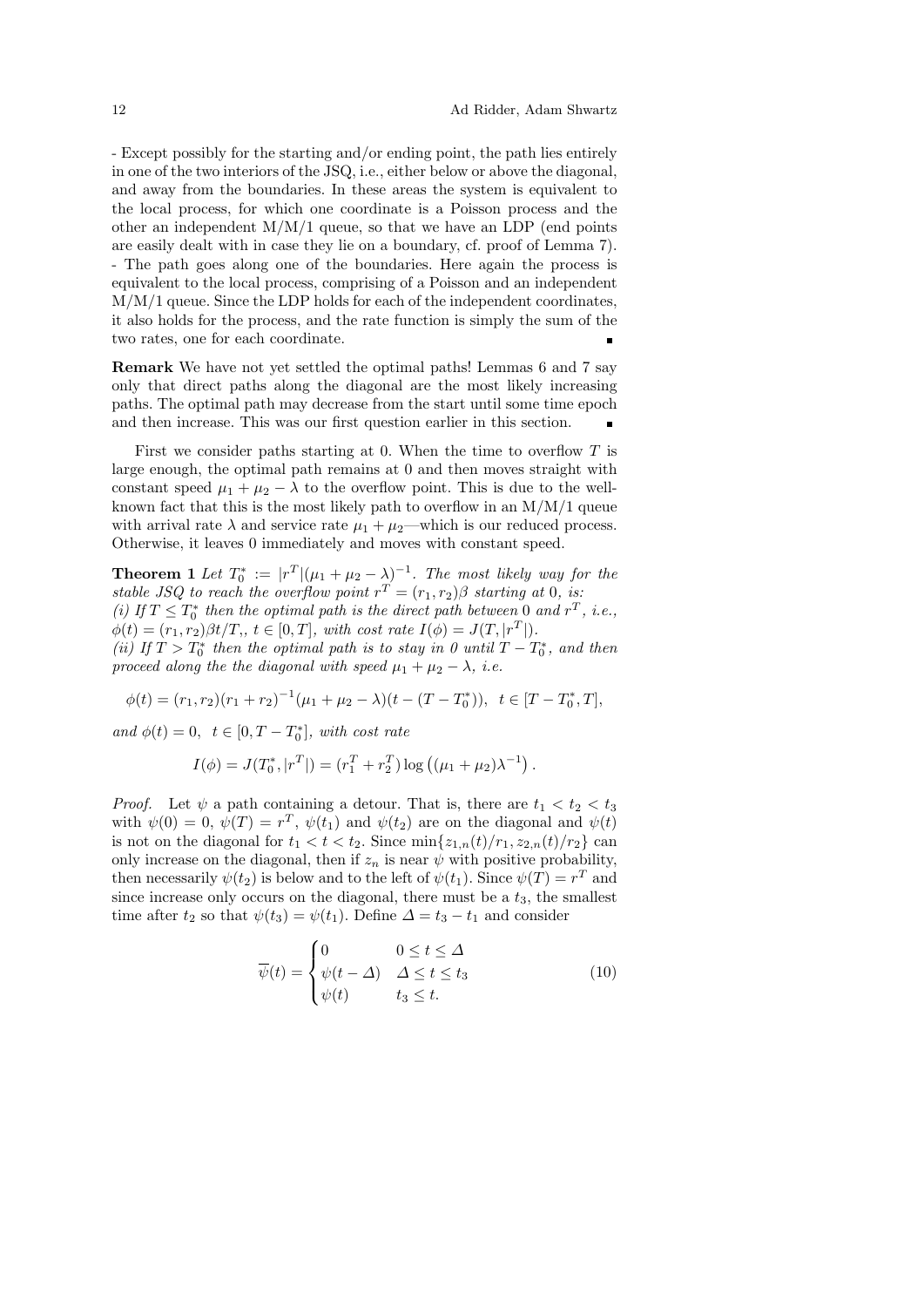Large deviations without principle: Join the shortest queue 13

We now use coupling to show that the probability to stay near  $\overline{\psi}$  is larger than that of  $\psi$ . To do this, consider the scaled component process  $z_n^c$ . Construct the coupled process  $\overline{z}_n^c$  by interchanging its segments as in (10). Since Poisson processes are memoryless, the distribution of the two processes is the same. By this coupling,

$$
\mathbb{P}_0(z_n \in B_{\varepsilon}(\psi)) \leq \mathbb{P}_0(\sup |z_n(t) - \psi(t)| < \varepsilon, \text{ for } t \in [0, t_1] \cup [t_3, T])
$$
  
= 
$$
\mathbb{P}_0(\sup |\overline{z}_n(t) - \overline{\psi}(t)| < \varepsilon, \text{ for } t \in [\Delta, T]).
$$

Since the JSQ system is stable,

$$
\lim_{\varepsilon \downarrow 0} \lim_{n \to \infty} \frac{1}{n} \log \mathbb{P}_0 \left( \sup |\overline{z}_n(t) - \overline{\psi}(t)| < \varepsilon, \text{ for } t \in [\Delta, T] \right)
$$
\n
$$
= \lim_{\varepsilon \downarrow 0} \lim_{n \to \infty} \frac{1}{n} \log \mathbb{P}_0 \left( \overline{z}_n \in B_{\varepsilon}(\overline{\psi}) \right).
$$

Thus paths without detours are more likely. But then Corollary 1 applies, and the cost is that of the reduced  $M/M/1$  queue, which gives (i) and (ii).

Theorem 1 and the analysis in the next sections fixes  $T$  a-priori. However, Definition 3 and the discussion below the definition relate events to sets of paths in a more general way. Let us illustrate how our results can be extended in the context of Theorem 1. Fix an overflow point  $r^F = \beta(r_1, r_2)$ and consider the event of reaching the overflow point from 0, without an apriori restriction of the amount of time it takes (this is called a free time problem). That is, we are interested in both the probability as well as the optimal (most likely) path, including the most likely time the event takes.

Note that some care is required in formulating this question, since example,

$$
\mathbb{P}_0\left(|z_n(T) - r^F| < \varepsilon \text{ for some } T\right) = 1. \tag{11}
$$

To see this note that, since the system is stable, for each  $n$  the process will return to the empty state with probability one. Each time both queues are empty, the process "restarts," independently of past behavior. We thus get repeated independent "experiments," where in each (excursion from 0 back to 0) we have a very small, but non-zero probability of overflow. The Borell-Cantelli Lemma now implies the equality in (11).

To avoid this pitfall, let  $S$  be the following collection of paths:

$$
S \stackrel{\triangle}{=} \{ \phi : \phi(0) = 0, \ \phi(t) \neq 0 \text{ for } t > 0 \text{ and } \phi(T_{\phi}) = r^F \}.
$$

We claim that the large deviations limit of the probability of this event exists and that its rate is equal to  $J(T_0^*, |r^F|)$  mentioned in Theorem 1.

**Lemma 8** Fix T and let  $\phi_T^*$  be the most likely path of Theorem 1. Then

$$
\lim_{\varepsilon \to 0} \lim_{n \to \infty} \frac{1}{n} \log \mathbb{P}_0 \left( |z_n(T) - r^F| < \varepsilon \right)
$$
\n
$$
= \lim_{\varepsilon \to 0} \lim_{n \to \infty} \frac{1}{n} \log \mathbb{P}_0 \left( z_n \in B_{\varepsilon}(\phi_T^*) \right)
$$
\n
$$
= -I(\phi_T^*).
$$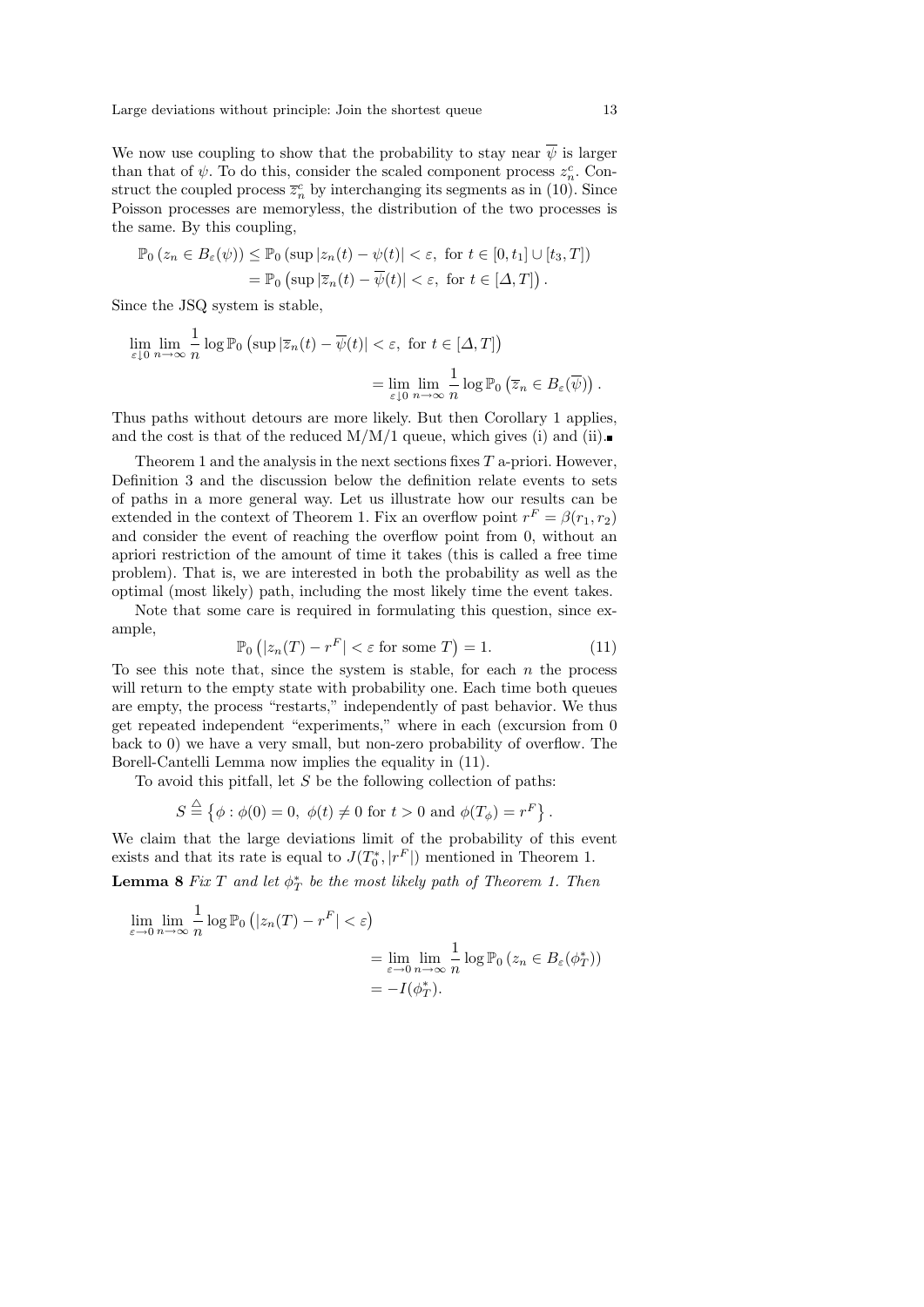*Proof.* This is in the spirit of [17, Lemma 2.8]. Consider the collection  $S'$ of all paths from 0 to  $r^F$  in T time units. The probability that the process stays close to any given path  $\phi \neq \phi_T^*$  is exponentially smaller than the corresponding probability of staying close to the optimal path  $\phi^*_T\colon$ 

$$
|\mathbb{P}_0(z_n \in B_{\varepsilon}(\phi_T^*)) - \mathbb{P}_0(z_n \in B_{\varepsilon}(\phi))| \leq e^{-n\gamma(\varepsilon)},
$$

where  $\gamma(\varepsilon) = o(1)$  as  $\varepsilon \to 0$ . Using continuity of the rate function with respect to small shifts we obtain a similar result for paths  $\phi$  with  $|\phi(T)$  $r^F$   $| \lt \varepsilon$ . Finally, since the process is exponentially tight, we can replace S' with a compact subset, and cover the compact subset with a finite collection of balls  $B_{\varepsilon}(\phi_i)$ . ř.

The Lemma says that the event of overflow at a specific time happens most likely because the process follows its optimal path to overflow (upto the specified time). In the free time problem we optimize with respect to T. Let  $\phi^*$  be the optimal path, directly from 0 to  $r^F$  in  $T_0^*$  time units from Theorem 1. Because  $I(\phi^*) = J(T_0^*, |r^F|) = \inf_T I(\phi_T^*)$  we obtain

Corollary 2 
$$
\lim_{\varepsilon \to 0} \lim_{n \to \infty} \frac{1}{n} \log \mathbb{P}_0 (z_n \in S) = -I(\phi^*).
$$

# 4.1 General starting point

The methods leading to Theorem 1 can be used to derive the most likely path to overflow, starting at any point. Below we provide some results in this direction: for proofs we refer to [16]. We need the following fact.

**Lemma 9** Let  $\phi$  be a concatenation of K direct paths. Then  $I(\phi) = -\lim_{\varepsilon \downarrow 0} \lim_{n \to \infty} \frac{1}{n}$  $\frac{1}{n}\log \mathbb{P}_{x^0}\left(z_n \in B_{\varepsilon}(\phi)\right) = \sum_{k=1}^K I(\phi_k)$ . If  $\phi_k$  does not cross the diagonal, then  $I(\phi_k)$  has an explicit representation (e.g. (9)).

The proof of this lemma uses standard continuity arguments, and in particular continuity of the rate function with respect to shifts, and homogeneity of the process away from the diagonal and the boundaries. Optimal paths to overflow cannot be too complicated.

Theorem 2 The optimal path to overflow has the following properties. It is composed of a finite number of direct paths. The direction or speed do not change in the interiors (i.e. they only change either on the diagonal or when at least one coordinate equals 0). If it spends time below the diagonal, then it does not spend time above the diagonal and conversely. If  $\phi_i(t) = 0$ for some  $t > 0$ , then  $\phi_i(t) = 0$  in some interval containing t.

The proofs of these statements use arguments as in Lemma 6. More can be obtained when the starting point is on the diagonal. Recall the definition of the reduced process, and the related cost function (9). The latter is the cost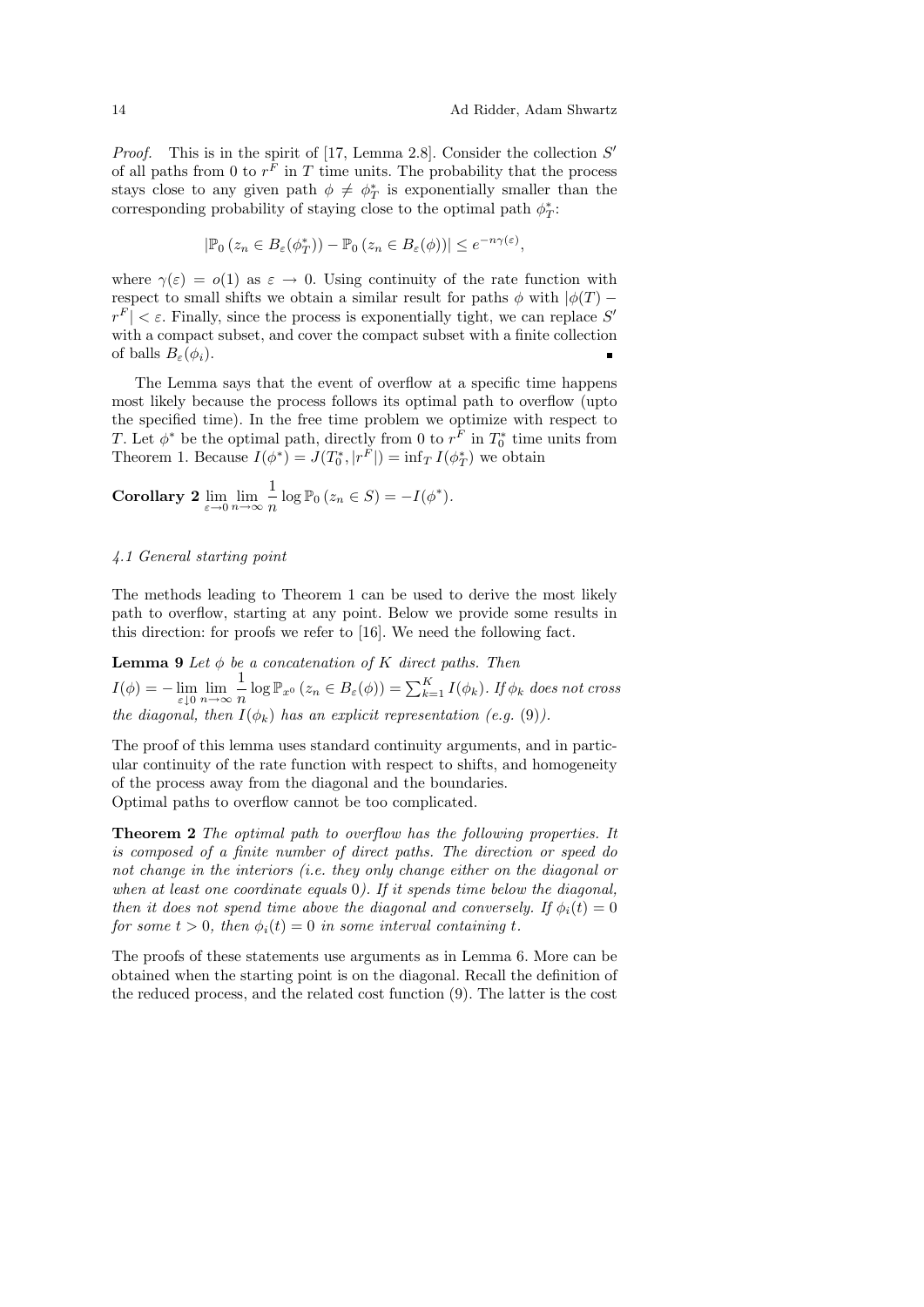Large deviations without principle: Join the shortest queue 15

rate for an  $M/M/1$  queue, which is a strictly convex, unimodal function. Its minimum is easily determined:

$$
T_d := \arg\min_{T>0} I_d(T) = |r^T - r^0|(\mu_1 + \mu_2 - \lambda)^{-1}.
$$

Theorem 3 Suppose the starting point is on the diagonal.

(i) The direct path is optimal if  $T \leq T_d$ .

(ii) There is a  $T^*$  such that for  $T > T^*$ , the optimal path to overflow follows the most likely behavior to 0, stays there until  $T - T^*$  and then follows a direct path with speed  $\mu_1 + \mu_2 - \lambda$  to overflow. The cost rate equals

$$
(r_1^T + r_2^T) \log(\mu_1 + \mu_2) \lambda^{-1}.
$$

It may be surprising at first glance that this is not the general case.

Theorem 4 Suppose the parameters are such that the most likely path moves down and away from the diagonal. Fix a non-zero starting point  $r^0$  on the diagonal. Then there is a T such that the most likely path to overflow in time T moves down until queue 2 empties, then moves left and then up to the diagonal, and finally through a direct path to overflow. Throughout the path, its first coordinate (queue 1) stays away from 0.

For details and an explicit example see [16].

Note that once the most likely path is obtained for each  $T$ , the free time most likely path can be obtained as in Lemma 8 and Corollary 2.

The conclusions we can draw for the two-dimensional system are as follows. The most likely behavior can be computed explicitely, starting at any point. The most likely path to overflow can be found by solving a finite dimensional optimization problem: we need to compute the rate function over a finite collection of candidate paths, each composed of several direct path segments. For each such segment, the rate can be computed explicitly.

However, it is quite clear that the complexity of the problem grows quite fast as the dimension of the system increases. In the next section we comment on the extension.

#### 5 Extension to higher dimensions

In this section we describe how the results for two dimensions can be extended to the more general model. As we shall see, the results for the most likely behavior extend naturally, and the complexity grows but is quite manageable. For the overflow problem the situation is more complex.

#### 5.1 Most likely behavior in higher dimensions

The most likely behavior can be analyzed much in the same way as the two-dimensional system, and so we only comment on this.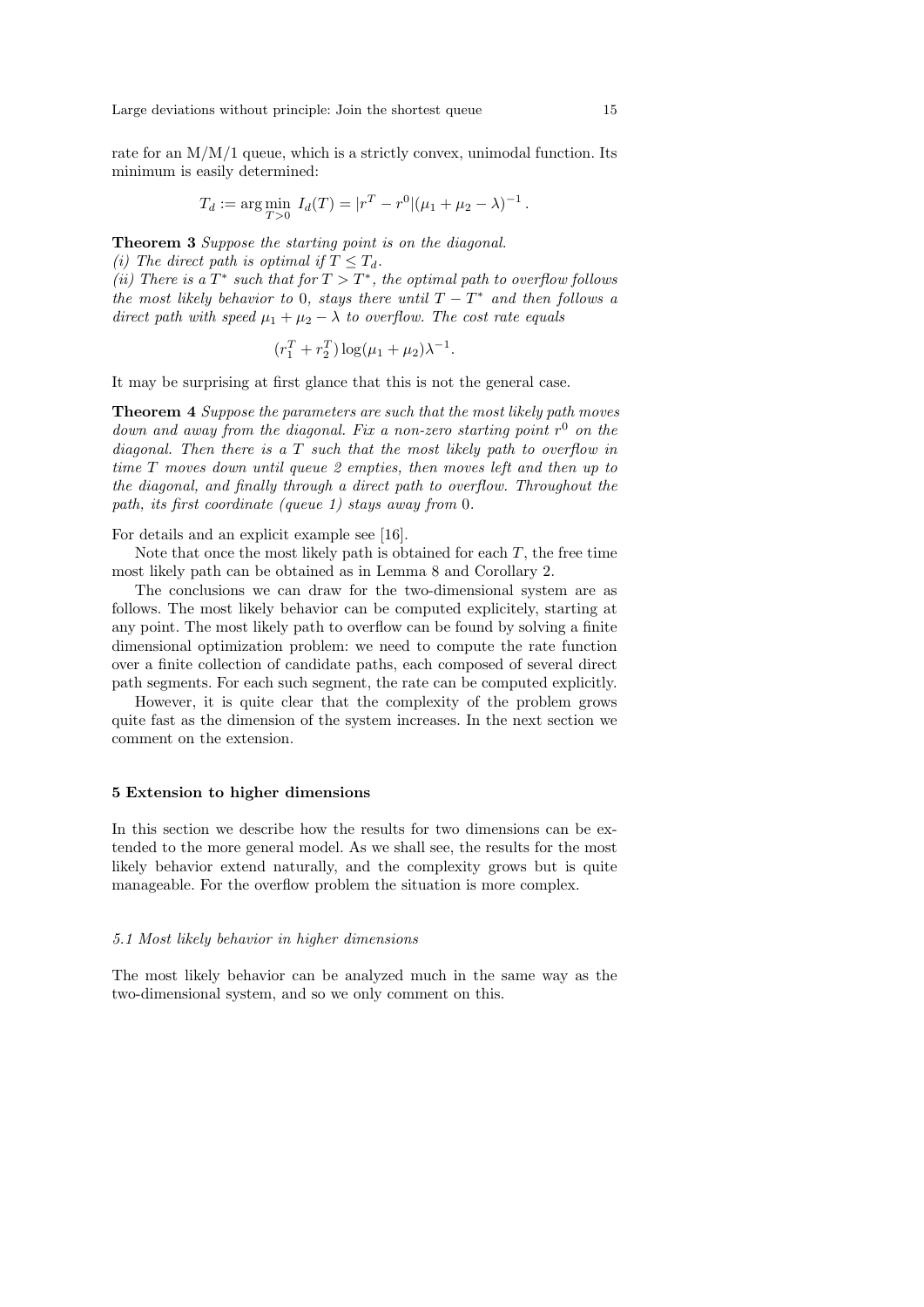(i) First note that if the JSQ system is unstable, namely  $\sum_{i=1}^{K} \mu_i < \lambda$  then, by the previous arguments, the most likely behavior is to approach the line  $r(t)$  and then follow that line, where the reduced system satisfies

$$
z_{\infty}^r(t) = x^r + \left(\lambda - \sum_{i=1}^K \mu_i\right) \cdot t.
$$

(ii) Suppose that some queues are empty, and some are not. Without loss of generality, assume that  $x_i = 0$ ,  $i = 1, \ldots, i_x$  and  $x_i > 0$ ,  $i > i_x$ . Suppose moreover that the subsystem consisting of  $i_x$  queues is unstable, that is  $\sum_{i=1}^{i_x} \mu_i < \lambda$ . Then queues  $1, \ldots, i_x$  are statistically independent of the rest of the queues until one of the other queues reaches a value of  $z_{i,n}(t)/r_i$ that is equal or lower than that of one of the first  $i_x$  queues. Therefore, for our local (short-time) analysis, we need not consider those queues: their behavior is simply to follow their drift  $-\mu_i e_i$ . We therefor ignore those queues, which amounts to setting  $K = i_x$ . Now by definition, the reduced system is unstable, and moreover, it is coupled to our system whenever all queues are non empty. But by definition, none of the ratios  $z_{i,n}(t)/r_i$  will be larger than 1 unless all are at least 1. Thus we see that the total size of the queues  $1, \ldots, i_x$  increases at the rate  $\lambda - \sum_{i=1}^{i_x} \mu_i$  of the reduced system, and as analyzed before the increase is towards r.

(iii) If the subsystem is stable, than the same reasoning shows that these queues will remain empty. The queues we ignored recieve no arrivals, and therefore grow smaller. As another queue empties, the stable system which now consists of one more queue is obviously stable (more departures with the same arrival rate), and so eventually all queues will empty.

(iv) Suppose now that there are no empty queues, but that a subset of the queues have nearly the same product  $x_i/r_i$ , and further, that this product is smaller than for other queues. Again, without loss of generality, assume  $x_i/r_i < x_j/r_j$  for all  $i \leq i_x < j$ . As before, we can consider the first group of queues, ignoring the rest. If the subsystem is unstable, that is  $\sum_{i=1}^{i_x} \mu_i < \lambda$ then, as before, the most likely path is for this set of queues to grow along  $r$ , until  $z_{i,n}(t)/r_i \geq z_{i,n}(t)/r_j$  for some  $j > i_x$ . This will eventually happen, as the other queues all decrease while the first queues all grow. At that point, if with the additional queue the system is still unstable, the present analysis holds, with new growth rates.

(v) Finally, if the subsystem is stable, it may decrease along  $r$ . To find out if this is the case, consider the queue (among the first  $i_x$  queues), say j, with the smallest ratio of  $\mu_i/r_i$ . This queue is our candidate to empty slower than the rest of the queues, thus staying "above the diagonal"  $r$ . To find out if this happens, we compute the rate at which the remaining queues empty. This is done by considering the reduced system with  $i_x - 1$  queues, then calculating the rate at which, say,  $z_{1,n}(t)/r_1$  decreases, and comparing this to  $\mu_j/r_j$ . If the latter is larger, then we know that queue j empties as fast as the remaining group, and the most likely behavior is for these  $i_x$  queues to decrease together along r. However, if  $\mu_i/r_i$  is smaller, than indeed it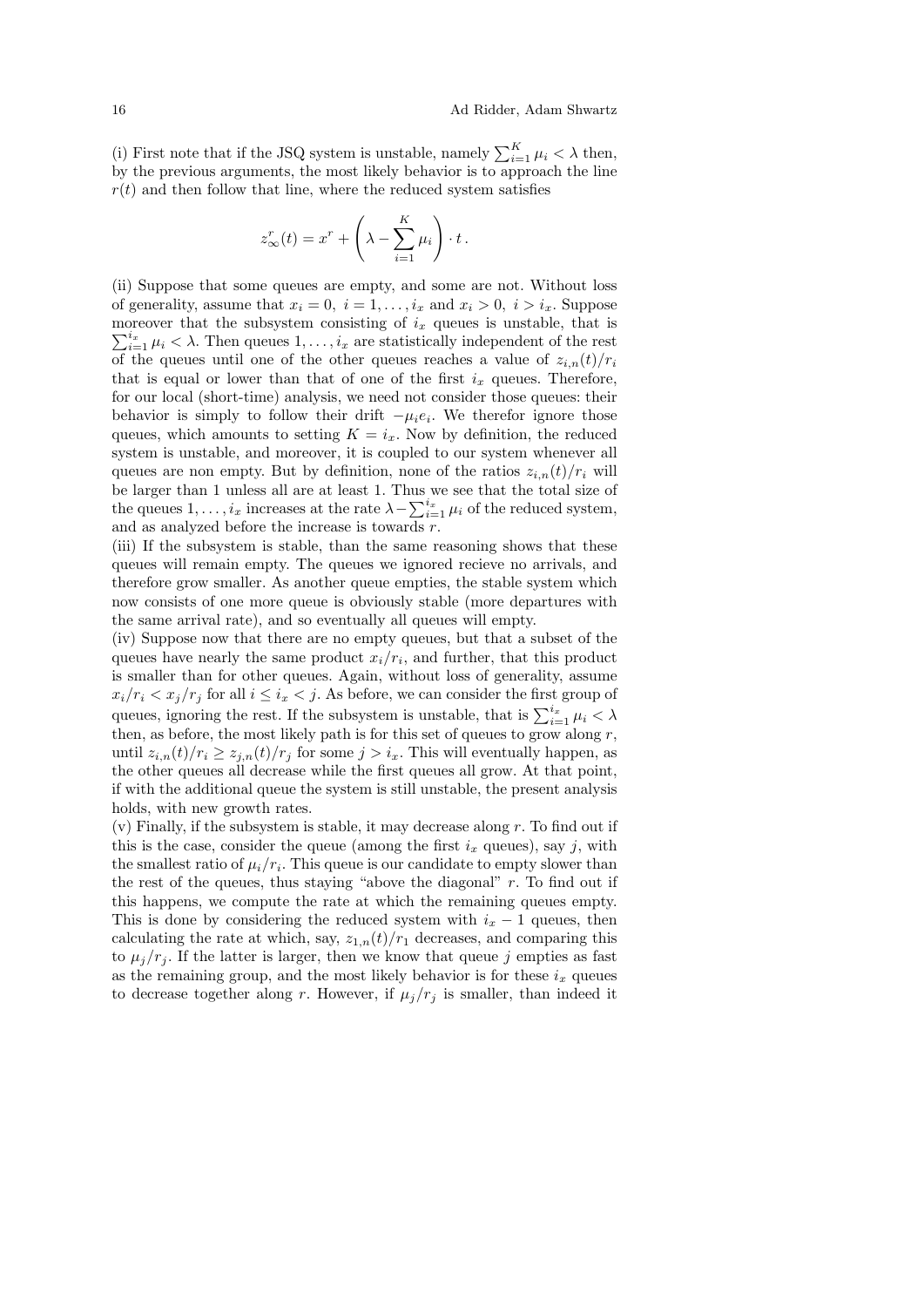will stay larger even though no arrivals join queue  $j$ . We then repeat the procedure, to check if another queue should be excluded.

Once this procedure is complete, The remaining group of queues empty along r, until they are all empty. This concludes the last case in our analysis.

We note that, unlike other systems, here the boudaries do not hamper our analysis. This is the case since, for our purposes, the coordinates decouple except at 0 and on r. In the first case, a one-dimensional analysis provides the picture. In the second case, the boundaries play no role, and the analysis near  $r$  can be completed.

# 5.2 Most likely path to overflow in higher dimensions

We note that the methods of this paper apply to the higher dimensional system. These methods show that the rate function is the correct (asymptoticlogarithmic) value of the probabilities of overflow, even though the general large deviations principle may not hold. The main results, namely Theorem 1 as well as the results of subsection 4.1 hold as stated. Consequently, the infinite-dimensional optimization problem (finding the optimal path) is reduced to a finite dimensional problem: finding the parameters of the optimal path, which is constructed from a finite collection of straight lines with fixed speed. Moreover, the rate function for each such line possesses an explicit expression, since it is the rate for a collection of independent processes, where one process is an  $M/M/1$  queue and the rest are Poisson processes. However, it is also clear that the complexity of the problem increases very fast with the dimension of the system, since the number of possibilities increases rapidly, and complicated paths, such as in Theorem 4 need to be considered. Fortunately, the behavior of this system is relatively simple since increase may only happen along a one-dimensional surface—the diagonal.

# Acknowledgement

The authors would like to thank an anonymous referee for valuable remarks and suggestions that improved the exposition.

# References

- 1. Atar, R. and P. Dupuis (1999) Large deviations and queueing networks: methods for rate identification. Stoch. Proc. Appl. 84: 255–296.
- 2. Bertsimas D., L. Paschalides and J.N. Tsitsiklis (1999) Large deviations analysis of the generalized processer sharing policy. Queueing Systems 32: 319–349.
- 3. Chang, C-S. (1995) Sample path large deviations and intree networks. Queueing Systems 20: 7–36.